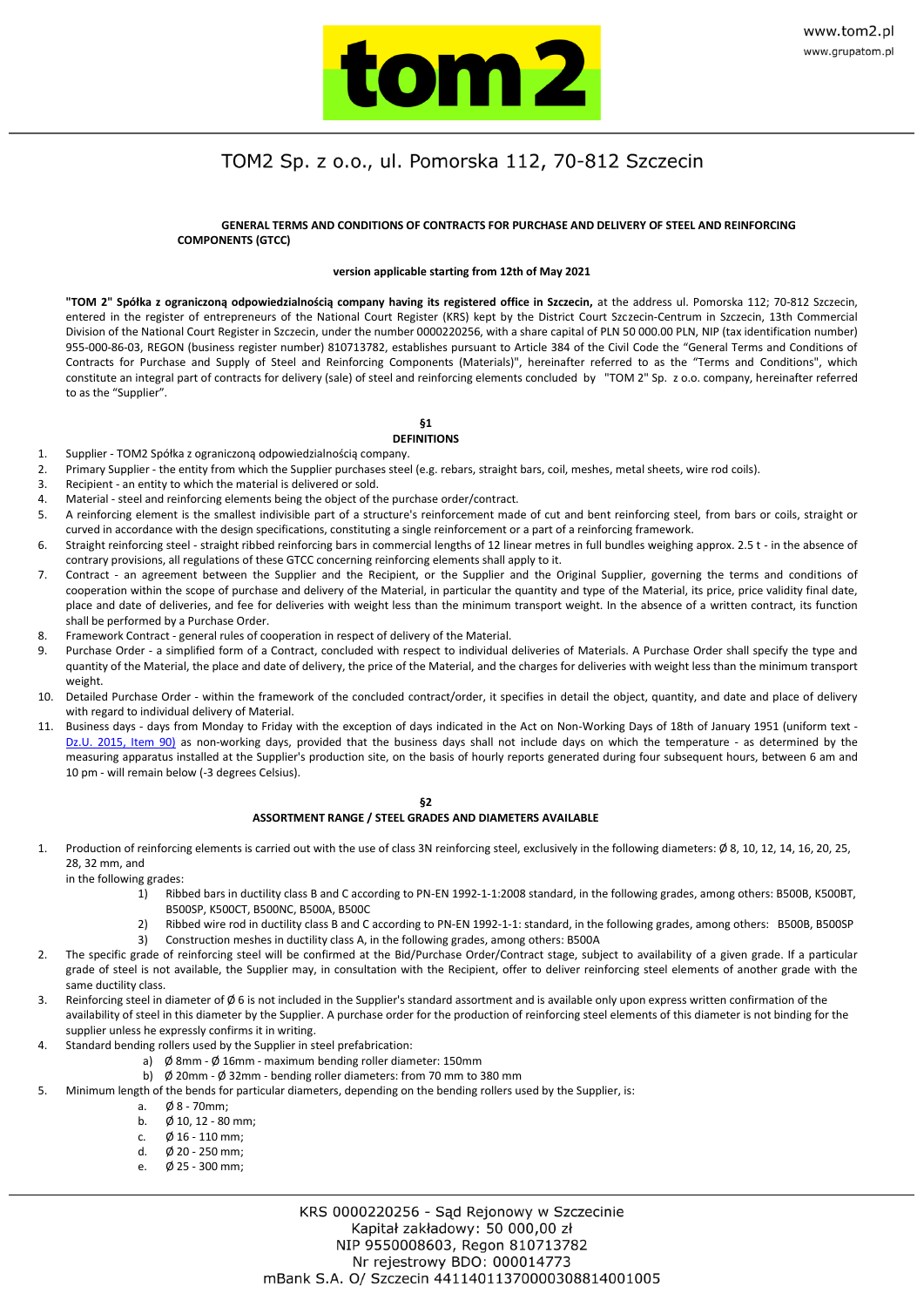

- f. Ø 28 320 mm;
- g. Ø 32 350 mm.
- If the Recipient has types of bends in the purchase order/project that are shorter in relation to those indicated in Paragraph 4 of this Section, the Recipient shall be obligated to make changes in the purchase order/project in such a way that the Supplier can fulfil the order by delivering the reinforcements indicated in Paragraph 4, taking into account that the increase of the elements' weight resulting from the application of longer bends shall be charged to the Recipient.
- 7. In its standard offer, the Supplier has reinforcements bent in three planes, the so-called 3D Reinforcements, but only such as shown in the drawing below:



- 8. If any 3D Reinforcements appear in the documentation, the Supplier shall be entitled to charge an additional fee for producing them. The amount of such additional fees will be indicated in the Offer/Purchase Order/Contract.
- 9. Execution of 3D figures other than the ones presented above requires each time a Supplier's confirmation of possibility to produce them and an individual price estimation.

#### **§3 ESTABLISHING COOPERATION / OFFERS / NEGOTIATIONS**

- 1. Sales representatives acting on behalf of the Supplier are entitled to submit and accept offers and to negotiate and conclude contracts only within the scope of the power of attorney granted to them in writing, which they shall present to the business partner at each request. Any submitting or accepting offers, signing minutes from negotiations, or entering into contracts or approving their terms and conditions by the Supplier's employee or sales representative that exceeds the scope of the power of attorney shall results in nullity of the legal transaction and shall be ineffective with regard to the Supplier.
- 2. An offer submitted by the Buyer shall be deemed binding only if accepted in writing or in a document form by persons authorised by the Supplier. The lack of a written response to the offer made by the Recipient does not mean that it has been accepted and does not constitute the basis for commencement of execution of the purchase order.
- 3. Only documents expressly titled as an offer may be considered offers by the Supplier.
- 4. Documents entitled "Commercial information on the anticipated manner of price formation of reinforcing elements and general conditions of supply." Do not constitute an offer within the meaning of Article 66 of the Civil Code, but only a non-binding invitation to negotiate.
- 5. Before placing the first Detailed Purchase Order for delivery of Materials, the Parties shall enter into a Contract, a Master Contract or a Purchase Order.
- 6. The price validity date specified in the Contract/Purchase Order shall be the final date by which the Delivery can be made at the price indicated in the Contract/Purchase Order, taking into account the agreed Purchase Order lead time and maximum daily/weekly/monthly quantities delivered.
- 7. Delivery of rebars is carried out according to the CPT rules of Incoterms 2010.
- 8. If the Contract with the Investor or the relevant provisions of the law impose an obligation to declare TOM2 Sp. z o.o. as a Supplier/Subcontractor, particularly on the grounds of the Public Procurement Law Act, the Recipient undertakes to make such a declaration and, at the Supplier's request, to provide confirmation of that notification.

#### **§ 4**

#### **DETAILED PURCHASE ORDER IN THE COURSE OF COOPERATION**

- 1. A detailed purchase order for a particular batch of reinforcing elements must be submitted to the Supplier at least 10 business days before the planned delivery of materials. This deadline is counted from the next working day after receiving the purchase order along with an executive design drawing and a list of steel to be used to producing the object of the purchase order.
- 2. The delivery period referred to in Paragraph 1 above shall not run before the Insurer has granted to the Buyer a credit limit, referred to in Section 8, covering the value of the purchase order, and if a prepayment is required by the Supplier, the delivery period shall run from the date of crediting the Supplier's bank account. In case when the Recipient is in arrears with regard to any amount payable to the Supplier, the purchase order lead time referred to in Paragraph 1 shall not run until the Recipient has settled any payment arrears towards the Supplier. Any detailed purchase orders have to take into account that the maximum size of weekly deliveries cannot exceed 30 tons per week for Reinforcing Elements made of diameters from Ø8 mm to Ø16 mm, and up to 30 tons per week for diameters over Ø16 mm. If the quantities referred to in the preceding sentence are exceeded in the Detailed Purchase Orders submitted, the Supplier shall not be bound by a given Detailed Purchase Order to the extent in which it exceeds the tonnage indicated above and within such extent the order shall be ineffective, and the Supplier shall not bear any negative consequences thereof.
- The drawing referred to in Paragraph 1 shall be supplied on paper or in electronic form. It is not necessary to comply with the requirement to provide a drawing together with a bill of materials if these documents are annexed to the Purchase Order/Contract and the materials which are the object of the individual order are fully compliant with the drawing and bill of materials annexed to the Purchase Order/Contract and, moreover, the object of the purchase order is only one type of material made in accordance with one drawing and one list of steel used.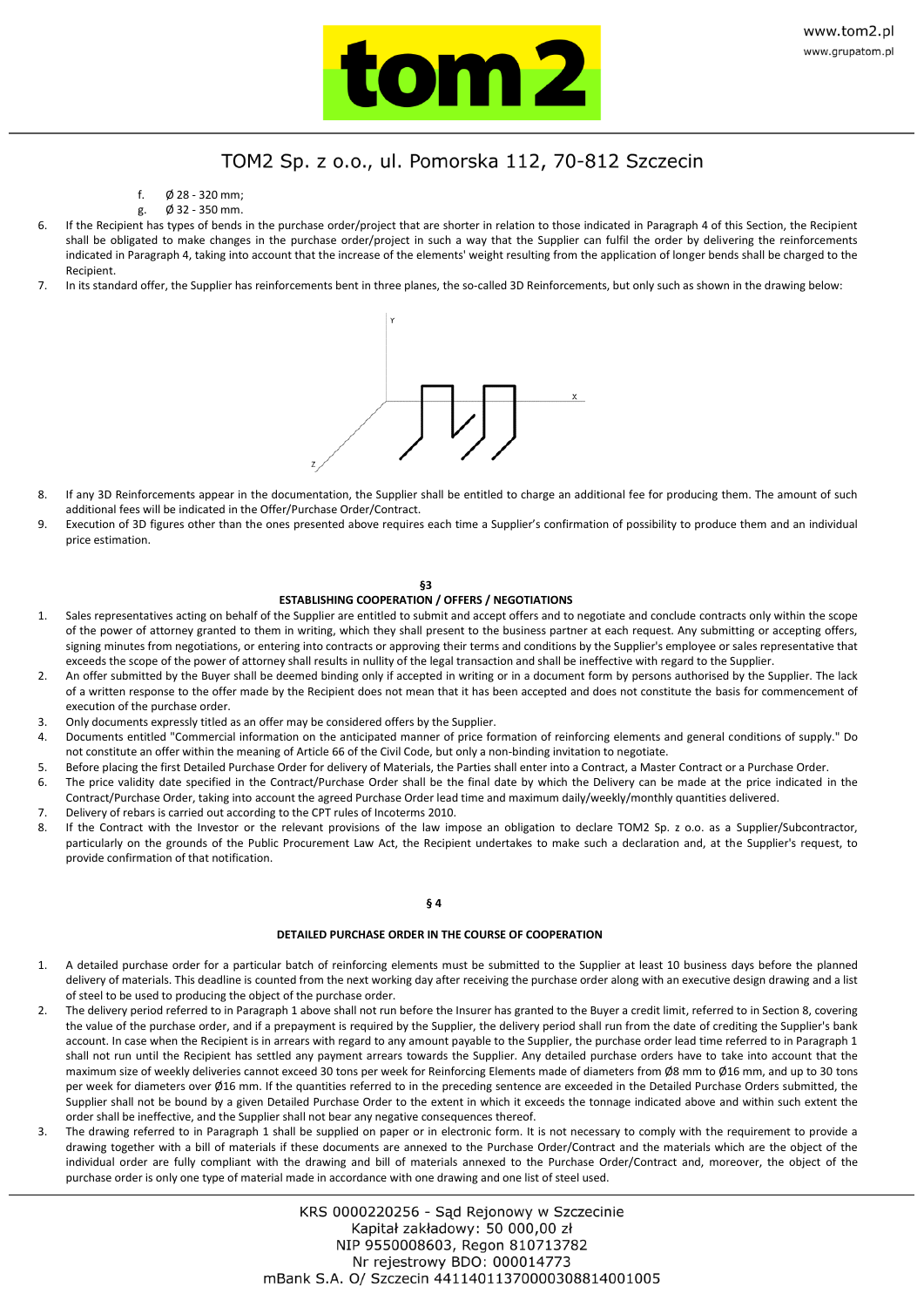

- 4. If an individual order exceeds the quantities provided for in the Contract, the Supplier shall be entitled, but not obligated, to deliver the increased quantity of Material. Quantities of Material in excess of those indicated in the contract shall be delivered at the prices valid at the time of delivery of such quantities, irrespective of the prices indicated in the Contract/Purchase Order.
- 5. Verification of the correctness of the design drawing is the responsibility of the Recipient. In particularly justified cases, with the consent of the Recipient, the Supplier may correct the design drawing provided.
- 6. The time limits for completion of a particular order for reinforcing items shall be postponed in the event of any errors in the technical documentation or corrections, changes, and revisions made in writing by the Recipient or the designer of corrections, changes, and revisions.
- 7. In the case referred to above, the deadline for completion of a given order shall be 10 days after the date of delivery of corrected documentation by the Recipient.
- 8. If deliveries of reinforcing elements also include straight reinforcing steel priced differently from other reinforcing elements, the Recipient is obligated to place a separate Purchase Order for straight reinforcing steel - including only full bundles and full truckloads of straight reinforcing steel. Otherwise the price of straight reinforcing steel shall be equal to the price of reinforcing elements.

### **§ 5**

## **DIMENSIONING, ORDERING OF DIAMETERS NOT AVAILABLE FROM THE SUPPLIER**

- 1. Settlement of payables for deliveries of reinforcing elements will be made on the basis of theoretical weight, i.e. based on the product of the conversion rate of weight of 1 linear metre of the material concerned, determined on the basis of executive design drawings, and the quantity of linear metres of the material delivered, according to the stock issue confirmation documents presented by the Supplier. The theoretical weights for 1 linear metre of reinforcing elements are as follows:
- 2. Dimensioning of the reinforcing elements for the needs of the Parties' settlements is calculated outside of the figures, regardless of the dimensioning method in the documentation provided to the Supplier. A change in dimensioning from internal or axial to external entails a change in the tonnage of the reinforcements delivered, which is subject to acceptance by the Recipient. The calculation of the length of a single reinforcing element is calculated as the sum of straight segments that make up the given figure. Calculation of the weight of a single reinforcing element is calculated as the product of the sum of all the segments making up the given figure and the theoretical weight of 1 linear metre of the given bar diameter (according to the table below) - according to the figure below (the length of the presented reinforcing element for the purpose of calculation = 200 cm).

| Diameter theoretical weight of 1 |
|----------------------------------|
| linear metre                     |
| Kg                               |
| 0.395                            |
| 0.617                            |
| 0.888                            |
| 1.210                            |
| 1.580                            |
| 2.470                            |
| 3.850                            |
| 4.830                            |
| 6.310                            |
|                                  |

- 3. If the project is dimensioned according to internal or axial dimensioning, conversion to external dimensions is necessary before the purchase order is sent to production. In case of conversion of internal or axial dimensioning to external by the Supplier, the Recipient shall be obligated to pay a fee related to the additional workload. These costs are set at a rate of PLN 20 per 1 tonne of converted reinforcements.
- 4. Regardless of the dimensioning method, if there are reinforcing elements with lengths exceeding the bar lengths available from the Supplier, it is necessary to apply overlaps on the bars, which results in additional tonnage. The resulting additional tonnage shall be charged to the Recipient.
- 5. Changing the diameter of bars which are not offered by the Supplier (this applies to Ø18 and Ø22 diameters) and which are included in the construction design is automatically carried out from Ø18 to Ø20 and from Ø22 to Ø25 and involves higher weight of each reinforcement element produced from them. The difference in weight is charged to the Recipient. Any other changes to the design must be made before the purchase order goes into production. The maximum dimensions of the reinforcing elements are as 2.4m x 1.2m x 13.6 m. The maximum length of steel may not exceed 12 m. The Contractor reserves the possibility of individual price estimation for oversized reinforcement elements, as well as of establishing individual dates of execution, with reservation that the Supplier may withdraw from a given purchase order or charge the Recipient with an additional fee for transport if the volume does not allow onetime loading of a vehicle.
- 6. Regardless of the prices indicated in the Purchase Order/Contract with respect to the supplied reinforcing elements with diameters of Ø8, Ø10, Ø12, the Supplier shall charge the following additional fees for each tonne of ordered elements with the aforementioned diameters: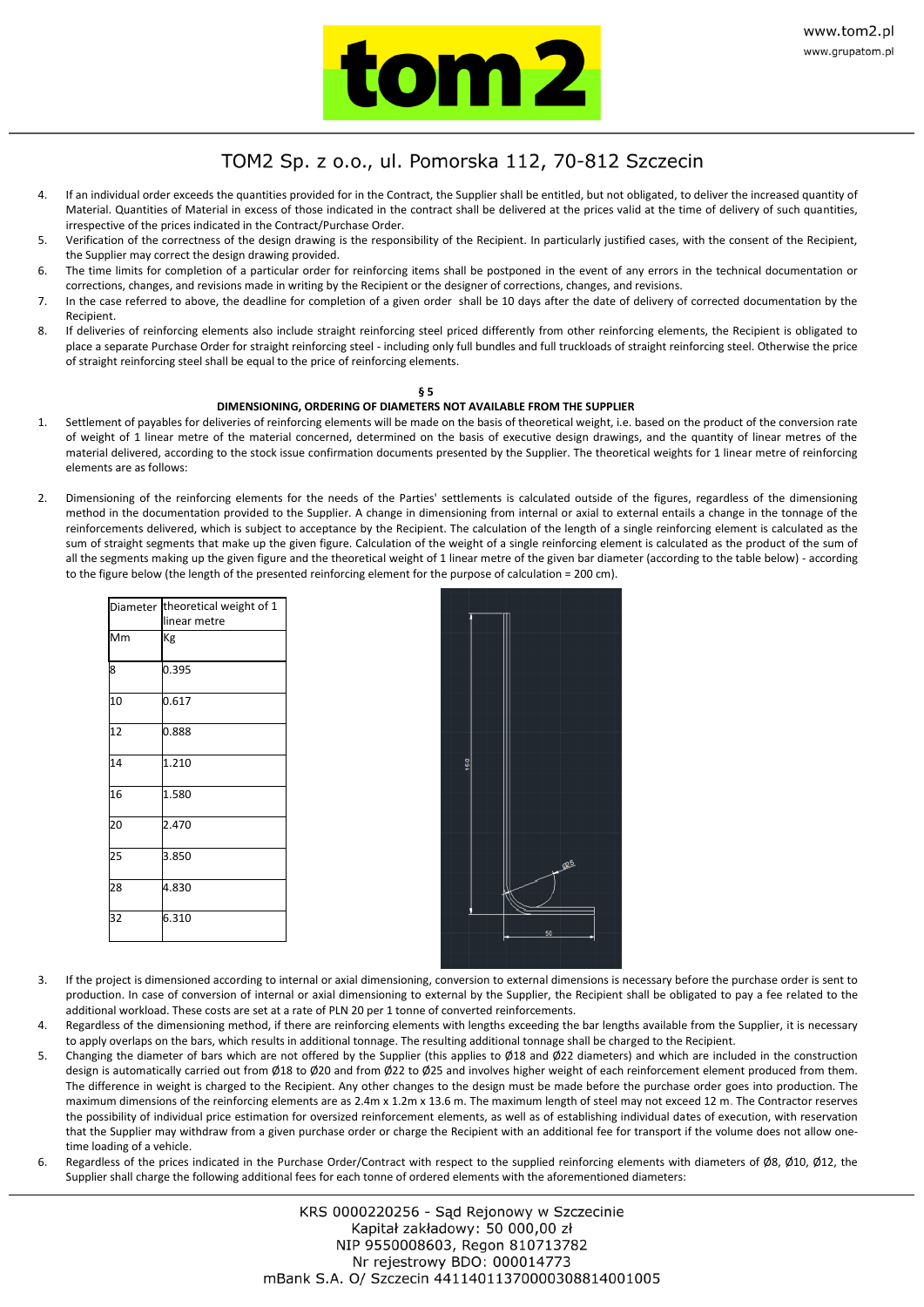

- a) For reinforcing elements of Ø8 diameter additional fee of PLN 200 net per tonne,
- b) For reinforcing elements of Ø10 diameter additional fee of PLN 70 net per tonne,
- c) For reinforcing elements of Ø12 diameter additional fee of PLN 50 net per tonne.

#### **§6 EXECUTION OF DELIVERIES**

- The price of materials constituting the object of the contract/purchase order/schedule includes the price of free of charge delivery to the construction site, but only if the weight of materials delivered by a given transport with a single loading is between 23 and 24 tons (minimum transport weight). In the event of the Recipient placing an individual order for delivery of material in a given means of transport in the amount lower than 23 tons (below the minimum transport weight), the Supplier, by virtue additional payment for the transport, shall add to its remuneration the additional remuneration for transport costs in the amount of PLN 50 net for each full tone below the minimum transport weight, added for each means of transport. The Supplier and the Recipient may specify in the Offer/Purchase Order/Contract other tonnage values for minimum transport weight and a different additional fee for incomplete tonnage.
- The provisions of Paragraph 1 shall not apply in the event when the object of a purchase order are oversized materials, not fitting into standard transport. Standard transport means vehicles with a payload of 24 tonnes, with semi-trailer dimensions of 13.60 x 2.40 x 2.60m.
- If a purchase order for oversize materials is placed, the cost of transporting the materials shall be charged to the Recipient and its amount shall be determined on the basis of invoices issued by companies dealing in oversize transport and issuing appropriate permits for such transport.
- The unloading of materials at the place of delivery is the responsibility of the Recipient. Unloading should take place within 2 hours from the moment of entry of the vehicle transporting the object of the purchase order to the place of delivery.
- 5. If the unloading time is exceeded, the Supplier will charge the Recipient with additional fee of PLN 100 (one hundred Polish zlotys 00/100) net for each commenced hour.
- 6. The Recipient is obligated to secure suitable means of unloading. Fastening elements located on the means of transport, such as cargo binding wires, do not constitute cargo securing means, and lifting/moving the cargo and performing any other unloading operations with the use of binding wires is strictly forbidden, so the Supplier shall not be liable for damages resulting from their incorrect functioning.
- 7. Damage to the means of transport during unloading shall be the responsibility of the Recipient.
- 8. In the even of it being required by binding legal regulations or standards, the Supplier shall provide, via e-mail, within 10 days from the date of delivery, the attestations, approvals, certificates of conformity, or other documents indicating the quality of the goods.
- 9. The Supplier is not responsible for the content of the documents described in Paragraph 8 above. In particular, they do not constitute a confirmation by the Supplier that the goods meet the criteria indicated therein. The submitted documents are in each case only an indication that the goods were manufactured in accordance with the criteria indicated in the documents, in line with the manufacturer's declaration.

## **§7**

### **UNLOADING AND TRAVELLING TO THE PLACE OF UNLOADING**

- 1. The Buyer shall be obligated to ensure proper condition of access roads, enabling proper entry and exit from the place of delivery. Adequate road condition should be understood as a condition that will allow heavy goods vehicles intended for transport of steel materials to travel on the road.
- 2. In case of doubt, a paved surface shall be considered an appropriate road condition. In addition, if the place of delivery is subject to zonal or temporary restrictions on HGV traffic, the obligation to provide the Supplier with permits for trucks to enter such zones shall rest with the Receiving Party.
- 3. It is not allowed to drag cars with excavators, stackers, or other vehicles that may cause damage to cars (especially semi-trailers). The costs of any damage caused by improper unloading and unsuitable road access (and exit) to the site shall be borne by the Recipient.
- The consignee is obligated to clean the car from mud and soiling that appeared during the unloading at the construction site. The costs of any presumptive penalties (fines from enforcement agencies) shall be borne by the Recipient.
- 5. Failure by the Recipient to comply with the provisions of this section shall result in the Supplier not being responsible for any delay in the delivery of materials for the reasons referred to above.

## **§8**

## **CREDIT LIMIT AND THE RIGHT TO WITHHOLD DELIVERIES**

- 1. Irrespective of the degree of performance of the contract and the quantities of materials covered by the Contract, Purchase Order, Accepted Offer, or Schedule, the Supplier shall be entitled to cease the delivery of materials without incurring any negative consequences resulting from that, and without prior notice to the Recipient, in the event that the Recipient exhausts the credit limit granted to the Consignee by the Insurer with whom the Supplier insures trade receivables from the Recipient. The same right shall apply to the Supplier in the event that the said insurer revokes the credit limit of the Recipient or if the Recipient is in default of any payment in aid of the Supplier In such cases the Supplier shall resume deliveries once the Recipient settles the amounts due, thus releasing the credit limit. However, the Supplier shall be entitled to terminate the contract due to the Buyer's fault if the deliveries are withheld due to exhaustion, lack of credit limit or non-payment, and the period of withholding of deliveries caused by that exceeds 14 days.
- 2. If the contract covering deliveries to the Recipient is covered by insurance with the Supplier's insurer, then in the event that the value of the subsequent delivery to the Recipient leads to an exceeding the credit limit amount, the Supplier shall be entitled to limit the size of that delivery to an amount that corresponds to the amount required to reach the credit limit.
- If, as a result of withholding deliveries for the reasons referred to in this paragraph, a part of the deliveries is not carried out during the term of the contract/purchase order, the negative consequences of the lack of deliveries and non-fulfilment of the entire contract/purchase order shall be borne by the Recipient, who shall not be entitled to any claims towards the Supplier in such case. Presumptive deliveries of quantities covered by the contract, executed after expiration of its term, may be made on the basis of an additional, written agreement between the parties, at prices valid at the Supplier at the moment of signing the said agreement.

## **RECEIPT OF MATERIAL, QUANTITATIVE VERIFICATION OF DELIVERED MATERIAL**

It is understood that the person present at the construction site is authorized to receive the Purchase Order goods.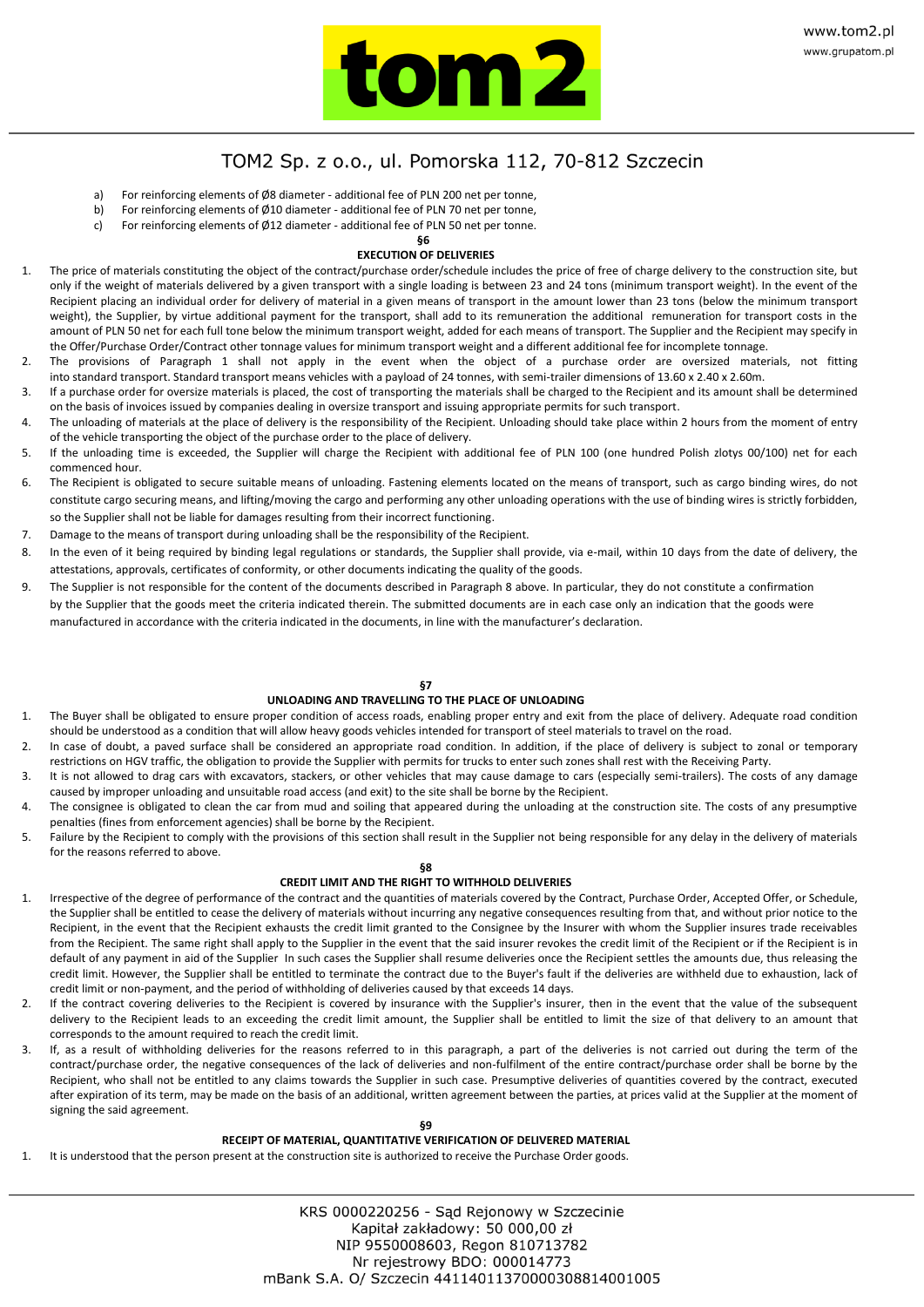

- 2. The quantitative control of the purchase order execution is carried out each time at the moment of delivery, by confirming the stock issue confirmation documents by an employee or an authorized person on the side of the Receiving Party.
- 3. Complaints concerning quantities of materials submitted later and without informing the Supplier's representative in accordance with Paragraph 4 will not be considered. An employee or a person authorised by the Recipient should sign the stock issue confirmation document legibly with his/her first name and last name, and with indicating his/her position or title on the basis of which he/she is authorised to collect the material and sign the stock issue confirmation documents. Failure to comply with the requirements for legibility of the signature referred to above shall encumber the Recipient and shall not constitute grounds for refusal to pay for the Material the receipt of which was confirmed in breach of the above regulations.
- The Recipient shall immediately (at the time of delivery) inform the persons responsible for performance of the contract on the Supplier's side by phone or by fax or e-mail - about the fact of quantity-related complaint having been lodged.

### 5.

### **§ 10**

### **QUALITY VERIFICATION / COMPLAINT PROCEDURE**

- 1. A complaint submitted in connection with quality defects in the delivery item shall be considered by the Supplier on condition that the Recipient notifies the Supplier in writing about the defects. Notification must be made immediately, but no later than 3 days after delivery, and no later than at the date of installation. A complaint must be made in writing and should include the designation of the goods, their quantity, the reason for the complaint (description of the defect), number and date of the invoice and the stock issue confirmation document, and the construction site address.
- 2. Physical defects, visible to the naked eye, which may have arisen during transport, must be reported at the latest by the time the carrier leaves the place of delivery, and those reported afterwards will not be taken into consideration.
- 3. Failure to comply with the complaint periods or the form / content of the complaint results in the loss of rights under statutory warranty and warranty by the Recipient in relation to the given defect, regardless of the assurance of performing the reinforcement elements in accordance with the Contract and the documentation and regardless of the statutory warranty and warranty granted.
- 4. In the even of a complaint, the Recipient is obliged to provide the Supplier with an opportunity to inspect the goods encompassed by the complaint. In case of unjustified complaints, the Supplier reserves the right to charge the Recipient with the costs of quality control as well as transport and reloading.
- 5. The Supplier will refuse to accept a complaint if the goods have been improperly applied or stored by the Recipient.
- 6. The Supplier shall be released from any liability if the Recipient knew about the defect when placing a given order or concluding a given contract.
- 7. The Recipient shall store the product encompassed by the complaint in a proper manner, preventing any damage to it and appearance of any deficiencies in it until the complaint is finally considered. Proper storage is understood as protecting the reinforcing elements from the atmospheric conditions in a place that does not expose them to physical damage.
- 8. Initiating a complaint procedure does not entitle the Recipient to withhold payment for deliveries completed or services provided.
- 9. In the event of partial acceptance due to a defect in some of the delivered Materials, the Recipient shall be obligated to accept the goods and pay the price for the delivered Material, and the Supplier shall be obligated to immediately deliver the remaining part of the purchase order.
- 10. In case of refusal of partial acceptance, the Recipient shall cover the costs of transport of goods both ways, as well as of their storage.

#### **§11 INVOICING**

- 1. Invoicing of supplied materials is done after each delivery.
- 2. The basis for issuing a VAT invoice is a stock issue confirmation document confirmed by an employee or a person authorized on the part of the Recipient within the meaning of Section 8 Paragraph 1.
- 3. The Supplier shall send all the Invoices, together with any attachments thereto, according to the content of Article 2 Item 32 of the Goods and Services Tax Act, in the form of the so-called E-invoice, from the address of the Supplier - fakturytom2@grupatom.pl - to the address of the Recipient indicated in the Purchase Order/Contract/Framework Contract or

notified to the Supplier in any other manner.

- 4. The invoices shall be payable within 30 days from the date of delivery to the bank account indicated on a given invoice. The moment of recognition of payment on the bank account of the Supplier shall be considered the moment of making the payment. A given invoice shall be considered paid only if the payment has been made in the amount of 100% of the gross invoice value.
- 5. The reinforcing elements shall remain the property of the Supplier until the receivables are settled by the Recipient, with reservation that the danger of accidental loss or damage of the item passes to the Recipient at the moment of releasing the reinforcing elements.
- 6. The Recipient may not dispose of the goods until all amounts due for the relevant delivery of the material have been paid.
- 7. In the event of the payment deadline not being adhered to, the Supplier shall charge statutory interest for delay in commercial transactions.

### **§12**

### **FORCE MAJEURE**

 Both Parties shall be exempt from liability for non-performance or inadequate performance of the contract/purchase order to the extent to which this occurred due to force majeure circumstances. For the purposes of these Terms and Conditions, force majeure shall be understood as an event that is extraordinary, external and impossible to prevent and which could not have been avoided even if the parties had exercised maximum diligence. In particular, force majeure shall be deemed to include such events as: strikes, road and street blockades and other situations preventing transport on public roads, extraordinary meteorological events, failures of the Supplier's production machinery and equipment, construction disasters and shortages of materials or raw materials, epidemic emergencies, introduction of states of emergency, prohibition/restriction of activity of the Supplier/Supplier's key material suppliers.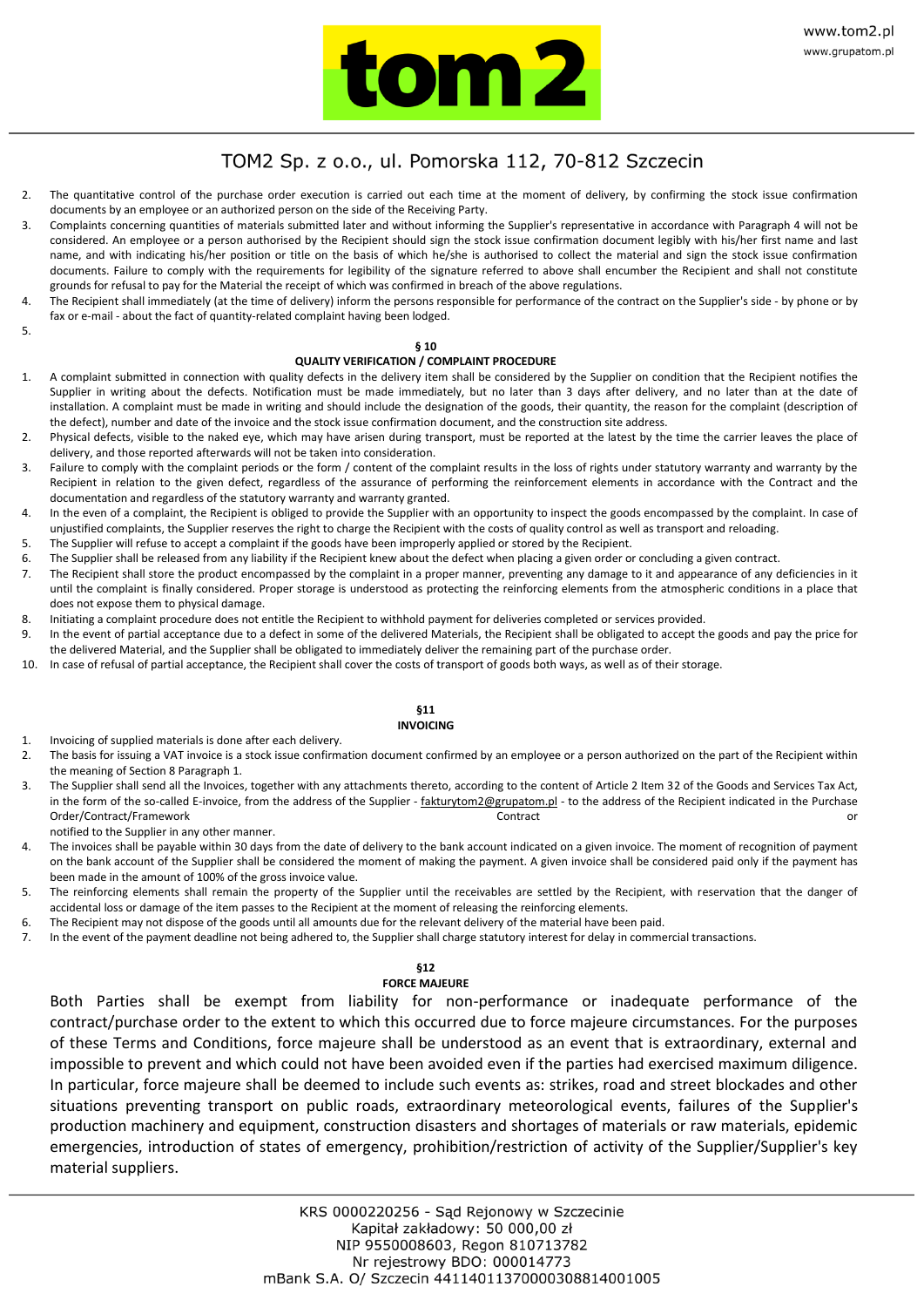

**§13**

### **CONTRACTUAL PENALTIES AND WITHDRAWAL FROM THE CONTRACT**

- 1. The Supplier may withdraw from the Contract/Purchase Order for reasons attributable to the Recipient if any of the following events occur:
	- Untimely or incomplete acceptance of the object of the contract by the Recipient; b. The Recipient commissioning the production of the whole or a part of the reinforcement elements covered by the Contract/Purchase Order
	- to another entity without occurrence of circumstance entitling the Recipient, under the Contract/Purchase Order, to commission the production of the object of the Contract/Purchase Order to a third party.
	- c. Suspension of deliveries for the reasons specified in §8 will exceed 14 days.
	- d. The Supplier becoming aware of a deterioration in the financial standing of the Recipient, appearance of premises for commencing bankruptcy or restructuring proceedings with regard to the Recipient, liquidation of the Buyer's enterprise having been commenced, or the whole or a part of the Recipient's assets having been seized in enforcement proceedings.
	- The Supplier obtaining information that due to previously unforeseen circumstances the Recipient will not be able to fulfil its contractual obligations.
- 2. The right to withdraw from the Contract/Purchase Order may be exercised within 50 days from the occurrence of the reason justifying the withdrawal.
- 3. In the event of improper performance of the contract by the Supplier, the Supplier shall pay the following contractual penalties to the Recipient:
	- in case of delay in delivery execution in the amount of 1% of the net price of an individual order of a given batch of materials, in relation to which the Supplier committed a delay, for each day of delay in relation to the delivery dates specified in individual orders of materials.
	- b. in case of delay in removal of defects of materials found at the time of receipt or during the statutory warranty and warranty period in the amount of 1% of the net price of the materials affected by the defect, for each day of delay calculated from the day following the date set for the removal of defects.
	- c. The maximum amount of contractual penalties referred to in Letters a and b above may not exceed 5% of the net price on which they are based.
- 4. The Recipient shall pay a contractual penalty to the Supplier in the event of the Recipient not having placed detailed orders for at least 90% of the tonnage (including estimated tonnage) of the reinforcements covered by the Contract / Purchase Order / Schedule by the end of the period covered by the Contract / Purchase Order / Schedule. The contractual penalty in this case shall amount to PLN 200 net per each tonne of reinforcements below 90% of the tonnage (including the estimated tonnage) of the reinforcements covered by the Contract / Purchase Order / Schedule, unless the Parties, in view of objective reasons - such as the postponement of the investment implementation deadline or changes in the delivery schedule - agree on further conditions of execution of deliveries under the Contract / Purchase Order.
- 5. In the event of withdrawal from the contract by one of the parties for reasons attributable to the other party to the contract, the party at fault shall pay the withdrawing party a contractual penalty equal to 20% of the net value of the total remuneration of the Supplier agreed upon in the Contract. The withdrawal must be preceded by a written request to abandon the breaches constituting grounds for the withdrawal, setting for the other party a 14-day period for abandoning the breaches or removing the effects of such breaches. In the event of withdrawal from the contract, the Supplier will prepare a report on work in progress and inventory of finished reinforcing elements. The Supplier sends a written request to conduct inventory to the Recipient. If the Recipient does not report their participation and inventory (and does not proceed to draft the inventory) within the time limit of 3 days, such inventor shall be drafted by the Supplier, and the report from it shall be sent to the Recipient together with a VAT invoice for the reinforcing elements manufactured, on the terms and conditions agreed upon in the contract/schedule/purchase order, and the Buyer shall be obligated to pay such invoice. Upon payment, the Recipient is entitled to receive the goods.

### **§14**

### **VALIDITY OF GTCC**

- **1.** Placing an order for production and delivery of reinforcing steel elements with the Supplier shall be tantamount to acceptance of these GTCC. At the moment of placing an order, the Recipient shall be deemed to have read the GTCC, accepted them, and acknowledged their binding character. Acceptance of the GTCC at a single purchase order placed with a specific contractor shall be deemed as acceptance of GTCC for all other purchase orders and contracts, until their amendment or revocation of their application by the Supplier.
- **2.** Any deviations from the provisions of these Terms and Conditions must be included in the Contract concluded between the Supplier and the Recipient, made in writing on pain of invalidity.
- **3.** These GTCC are available on the Supplier's website[: www.grupatom.pl](http://www.grupatom.pl/)
- **4.** If there is a conflict between the provisions of different documents encompassing the arrangements between the parties, it is assumed that the arrangements contained in the document with the higher position in hierarchy take precedence over the arrangements contained in the document with the lower position in hierarchy. The following hierarchy of documents is established:
	- 1) Contract/Purchase Order
	- 2) Framework Contract
	- 3) These GTCC
	- 4) Detailed Purchase Order
- 5. If the Recipient does not accept the applicable GTCC, they are obligated to notify the Seller about it before placing the purchase order. In such an event, the Supplier is entitled to refuse to accept a given order or to start negotiations leading to setting individual terms and conditions of the contract. The contract is concluded once the parties have come - through negotiations - to an agreement regarding all its provisions that were disputed between them.
- The Supplier's contractual liability and tort liability are limited by the provisions of these GTCC and by the mandatory provisions of the law. The Supplier shall not be liable in any respect, in particular for indirect damages, lost profits, production losses, and damages caused by actions of third parties entrusted with the execution of the contract or a part thereof.